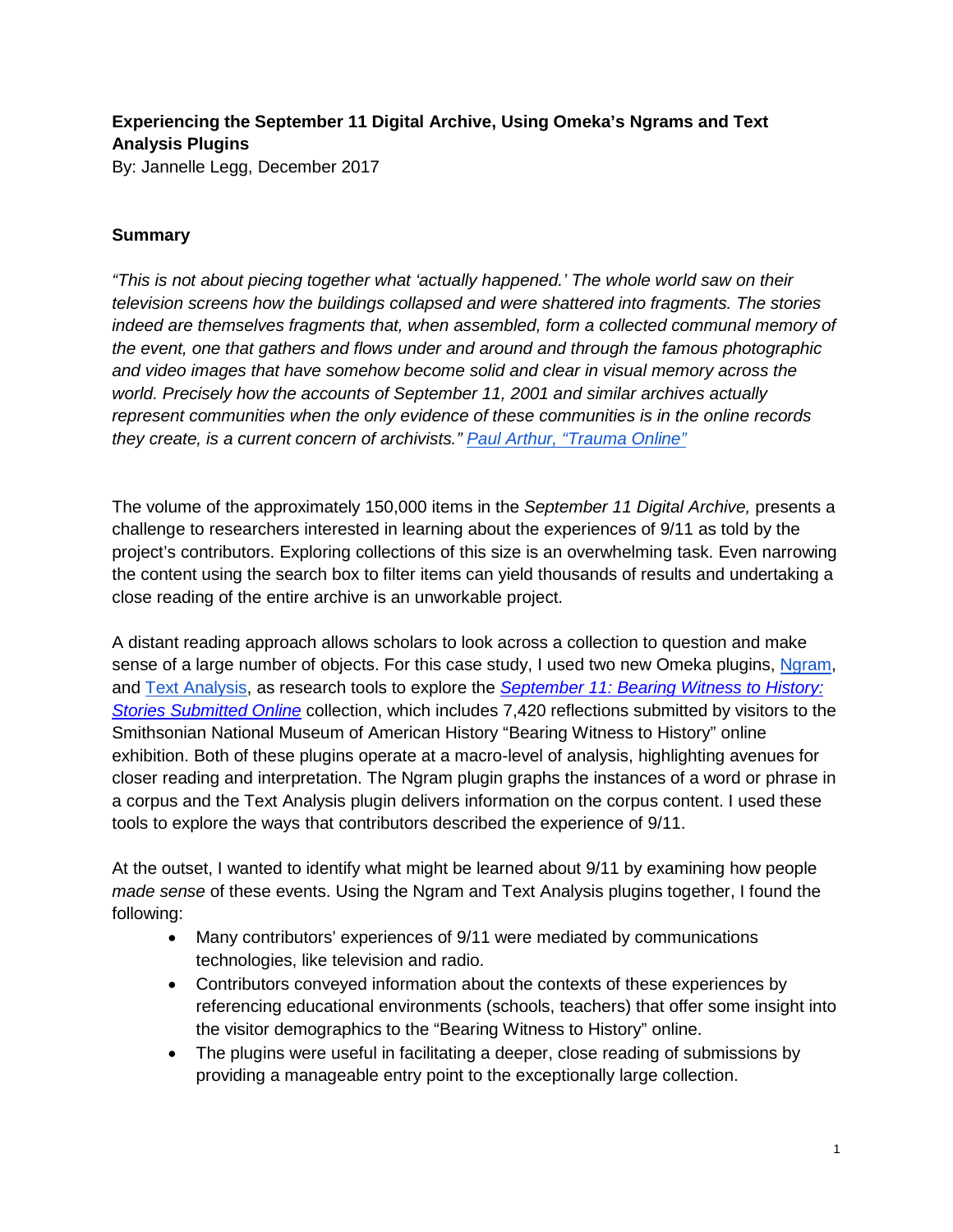Working from these results I was able to identify items that described or addressed mediated- or classroom-experiences, for closer study and examination.

#### **Using the Ngram Plugin to Create a Corpus**

Before I could begin my analysis, first I created a corpus. Both the Ngram and Text Analysis plugins rely on a pool of texts referred to as a corpus. The corpus is defined by selecting a particular text field, the Text Element, and further filtered by a search query, date, and range.

After spending some time examining items from across the extensive archive, I focused my efforts on the *September 11: Bearing Witness to History: Stories Submitted Online* collection of reflections submitted by visitors to the Smithsonian National Museum of American History "Bearing Witness to History" online exhibition beginning in 2002. The collection provided a large pool of items (7421) gathered over a period of time (2002-2007). Each online submission was created digitally allowing the text to be read by the plugins, and the questions on the online form used by contributors provided a structure to the narratives. In particular, the first question, "*How did you witness history on September 11th? Share your experience*" prompted visitors to reflect and describe their experience as witnesses, offering an opportunity to engage with contributor experience (The online submission form included four prompts, [retrieved via Internet Archive\)](https://web.archive.org/web/20060214053151/http:/911digitalarchive.org/smithsonian/add_story.html).

I configured the Ngram plugin to run on "NMAH Story:Story," the appropriate text element for the *September 11: Bearing Witness to History: Stories Submitted Online* collection. Then, I created an item pool by defining a search query (in this case I did not want to limit my results and did not enter additional text to my search query string), sequence element (date entered), sequence type (date by year), and sequence range (2001-2007). After completing that process, my corpus of 7,420 items was available to analyze.

### **Using a Corpus with the Text Analysis Plugin**

The Text Analysis plugin relies on the [IBM Watson Natural Language Understanding](https://www.ibm.com/watson/developercloud/natural-language-understanding.html) service to analyze the text in the corpus created. The service includes a number of features for exploring a corpus; entities, keywords, categories, and concepts. These are selected from the Analyze Corpus page. For this initial exploration, I wanted a broad overview of the text and I did not limit the features included. [It should be noted that the Watson NLU does incur a cost per analysis. To estimate the expense it is possible calculate the NLU item cost on the Add a Corpus page (for more information on how the cost is calculated see [documentation\)](https://www.ibm.com/watson/developercloud/natural-language-understanding.html#pricing-block). In this case, a corpus of this size with four features, was considered 2,693 items according to the IBM NLU service, and with a Standard Plan rate of \$0.003, incurred a cost of \$8.08.]

Owing to the differences in submission text (length and vocabulary, for instance) some features, like, sentiment and emotion scores, did not offer clear results. In these cases a close reading of the text, guided by the distant-reading results produced by the plugin, would be more useful for investigation. Additionally, many of the results produced by the Text Analysis plugin confirmed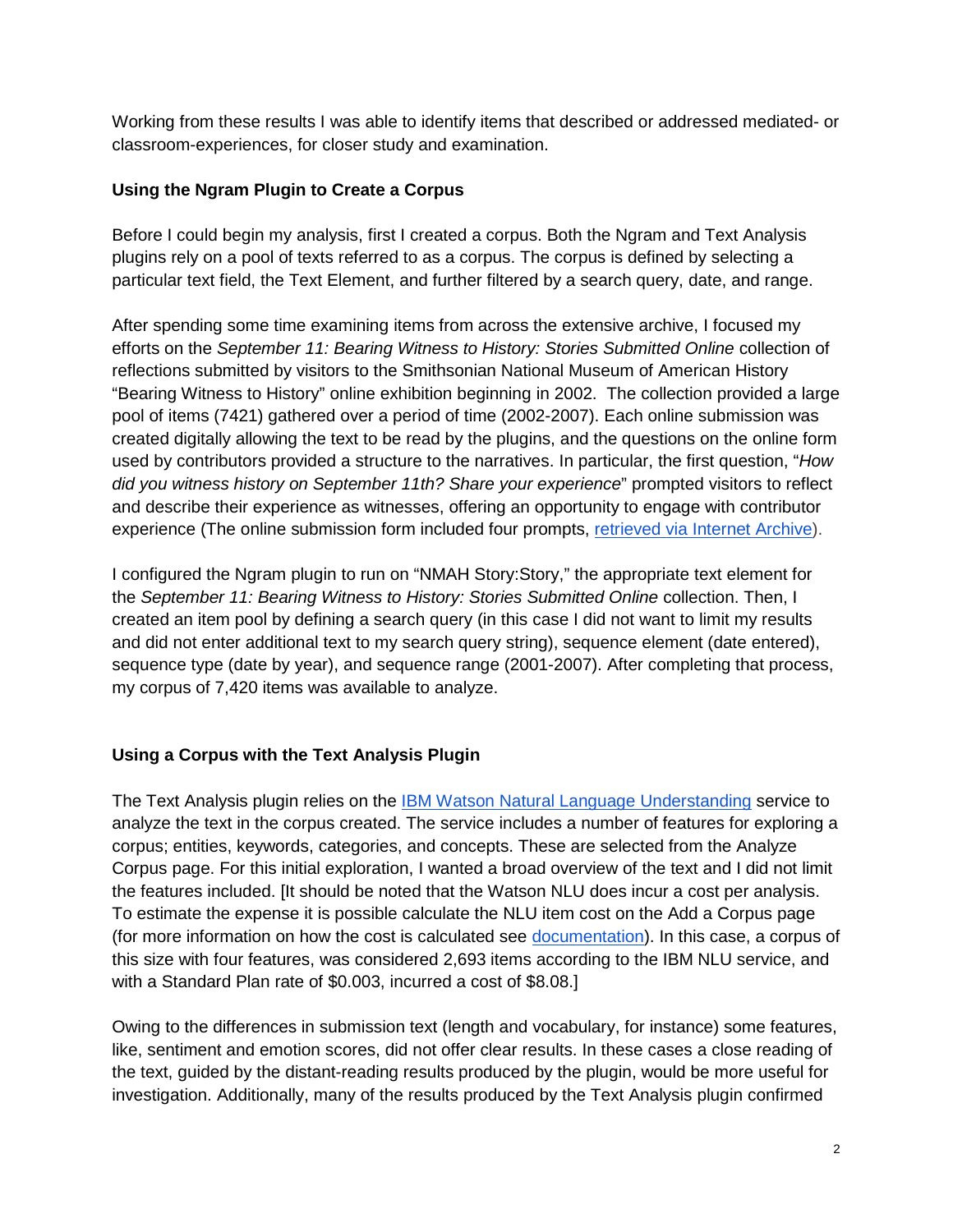that contributions focused on the subject of 9/11 (in other words, the results with the highest relevance were entities, concepts and terms associated with 9/11, like "Twin Towers").

With this in mind, I approached the results of the Text Analysis plugin as an opportunity to surface themes and subjects pertaining to the experience of 9/11. I looked for those entities or concepts that offered insight on experience and occurred across multiple years. For instance, the entities and keywords features of the Text Analysis plugin unexpectedly highlighted media and education as significant subjects in the corpus. These results were further reinforced in the lists of categories and concepts.

The entities feature of the Text Analysis plugin offers a chance to look across a corpus, identifying people, events, places, and other entities mentioned. The tool is able to identify these entities and offer some insight on how they are described (emotion, sentiment) and the relevance of the entities to the entire corpus. As expected, the entities with the highest relevance in this corpus are associated with the places and events linked to 9/11: world trade center, new york, pentagon, twin towers, Bin Laden. However, among the results identified were entities that gave some indication of the contexts in which contributors experienced 9/11.

| Entity               | Type                                                                                                                                           | <b>Emotion</b>                                                                                              | Sentiment   | Count | Relevance |
|----------------------|------------------------------------------------------------------------------------------------------------------------------------------------|-------------------------------------------------------------------------------------------------------------|-------------|-------|-----------|
| <b>Twin Towers</b>   | Facility<br>- Location<br>- TouristAttraction<br>Building<br>٠<br>· Skyscraper                                                                 | - Sadness: 0.626316<br>• Joy: 0.084401<br>· Fear: 0.624346<br>Disgust: 0.415314<br>٠<br>- Anger: 0.188017   | $-0.369236$ | 13    | 0.87485   |
| <b>New York City</b> | Location<br>· PoliticalDistrict<br>· GovernmentalJurisdiction<br>PlaceWithNeighborhoods<br>٠<br>· WineRegion<br>- FilmScreeningVenue<br>- City | - Sadness: 0.582067<br>- Joy: 0.460527<br>- Fear: 0.536694<br>- Disgust: 0.094889<br>- Anger: 0.146463      | $-0.539313$ | 19    | 0.842733  |
| Pentagon             | Organization                                                                                                                                   | - Sadness: 0.625662<br>$-$ Joy: 0.077341<br>- Fear: 0.548359<br>Disgust: 0.123106<br>٠<br>- Anger: 0.171298 | $-0.514324$ | 12    | 0.774268  |
| World Trade Center   | Facility<br>- Location<br>- BuildingComplex<br>· Skyscraper                                                                                    | - Sadness: 0.629771<br>$-$ joy: 0.546108<br>- Fear: 0.126401<br>- Disgust: 0.067336<br>- Anger: 0.223667    | $-0.493842$ | 11    | 0.683296  |
| America              | Location                                                                                                                                       | - Sadness: 0.618308<br>· Joy: 0.621988<br>- Fear: 0.558674<br>Disgust: 0.489468<br>٠<br>- Anger: 0.105665   | $-0.652561$ | 8     | 0.596203  |

Media entities were named in the corpus across multiple years. For instance, news sources CNN (2002, 2003, 2005, 2006) New York Times (2002, 2003), CNBC (2002), ABC (2007), and MTV (2003) were associated with the submissions. As well as news reporters Bryant Gumble (2002), DJ (2002), reporter (2004), Dan Rather (2006), and Tom Brokaw (2007).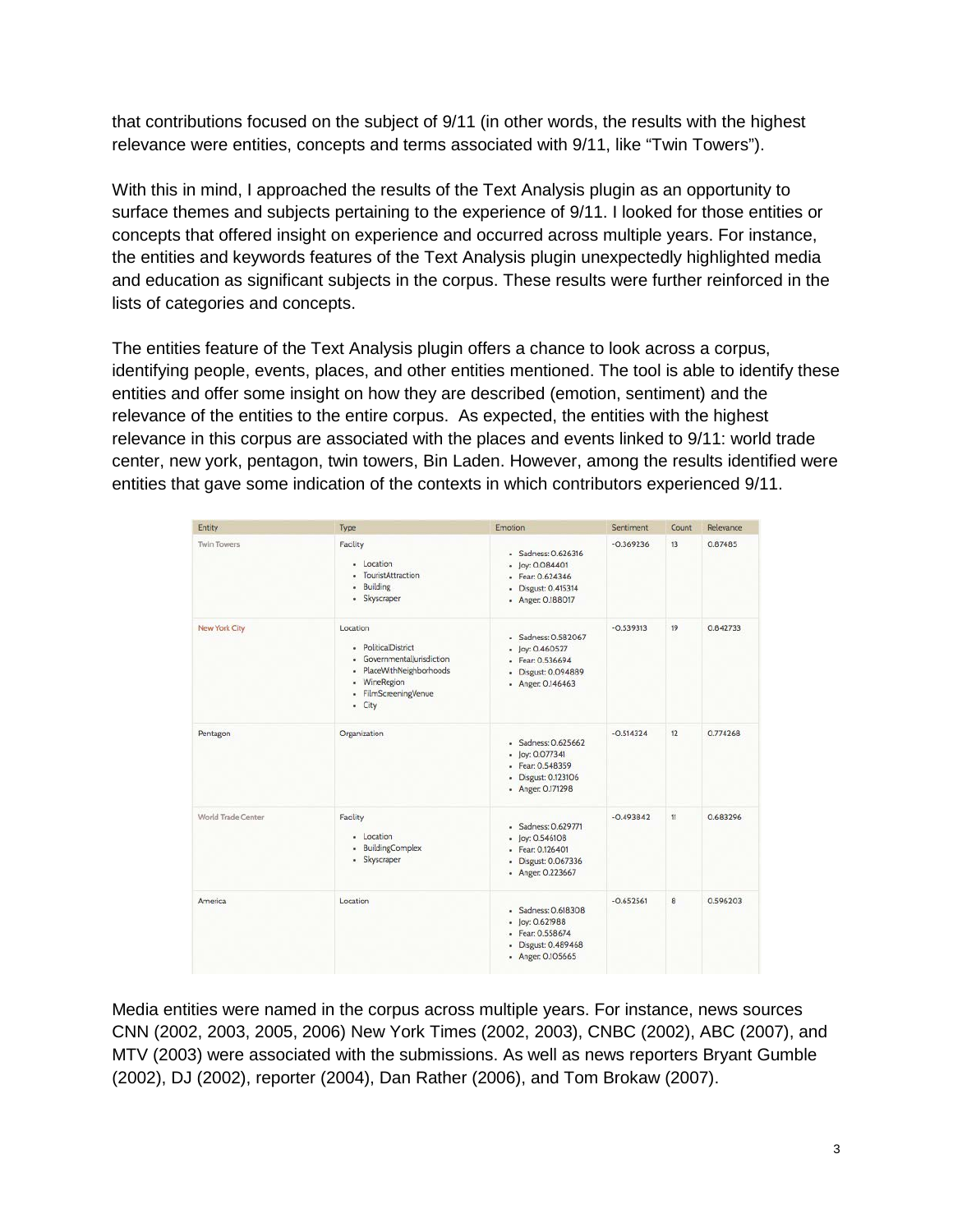Additionally, results also included references to educational environments; C.O. Wilson Middle School (2002), Principal (2002, 2003, 2004, 2006 ), Jenks High School (2002), Mr. Heasley (2002), Mrs. Curtis (2002), East Grand Rapids Middle School (2002), Mr. Wilson (2002), High School (2002), Sussex Middle School (2002), Hofstra University (2004), Superintendent (2005), Morning Announcements (2005), Mr. Leichtling (2006), and Erskine College (2007).

The keywords feature mirrored these results. Another useful feature of the Text Analysis plugin, keywords highlights relevant terms or phrases in the corpus, offering some insight on how the keyword text is described (emotion, sentiment) and the relevance of the keywords to the entire corpus. As with the entities results, the plugin produced highly relevant keywords expected of a corpus that describes experiences during the events of 9/11; world trade center, plane, twin towers, new york, and pentagon.

| Keyword            | Emotion                                                                                                | Sentiment   | Relevance |
|--------------------|--------------------------------------------------------------------------------------------------------|-------------|-----------|
| world trade center | - Sadness: 0.623836<br>- Joy: 0.242702<br>- Fear: 0.116451<br>- Disgust: 0.085524<br>- Anger: 0.533785 | $-0.526138$ | 0.904258  |
| plane              | - Sadness: 0.609829<br>• Joy: 0.104241<br>· Fear: 0.209915<br>- Disgust: 0.484354<br>- Anger: 0.19063  | $-0.554314$ | 0.508847  |
| twin towers        | · Sadness: 0.654289<br>• Joy: 0.149586<br>· Fear: 0.148484<br>• Disgust: 0.071359<br>- Anger: 0.168989 | $-0.455975$ | 0.473816  |
| new york           | - Sadness: 0.546165<br>• Joy: 0.528809<br>- Fear: 0.102606<br>· Disgust: 0.095589<br>- Anger: 0.113941 | $-0.418177$ | 0.463939  |
| people             | · Sadness: 0.669406<br>• Joy: 0.107717<br>· Fear: 0.161496<br>- Disgust: 0.501736<br>- Anger: 0.189729 | $-0.2185$   | 0.443579  |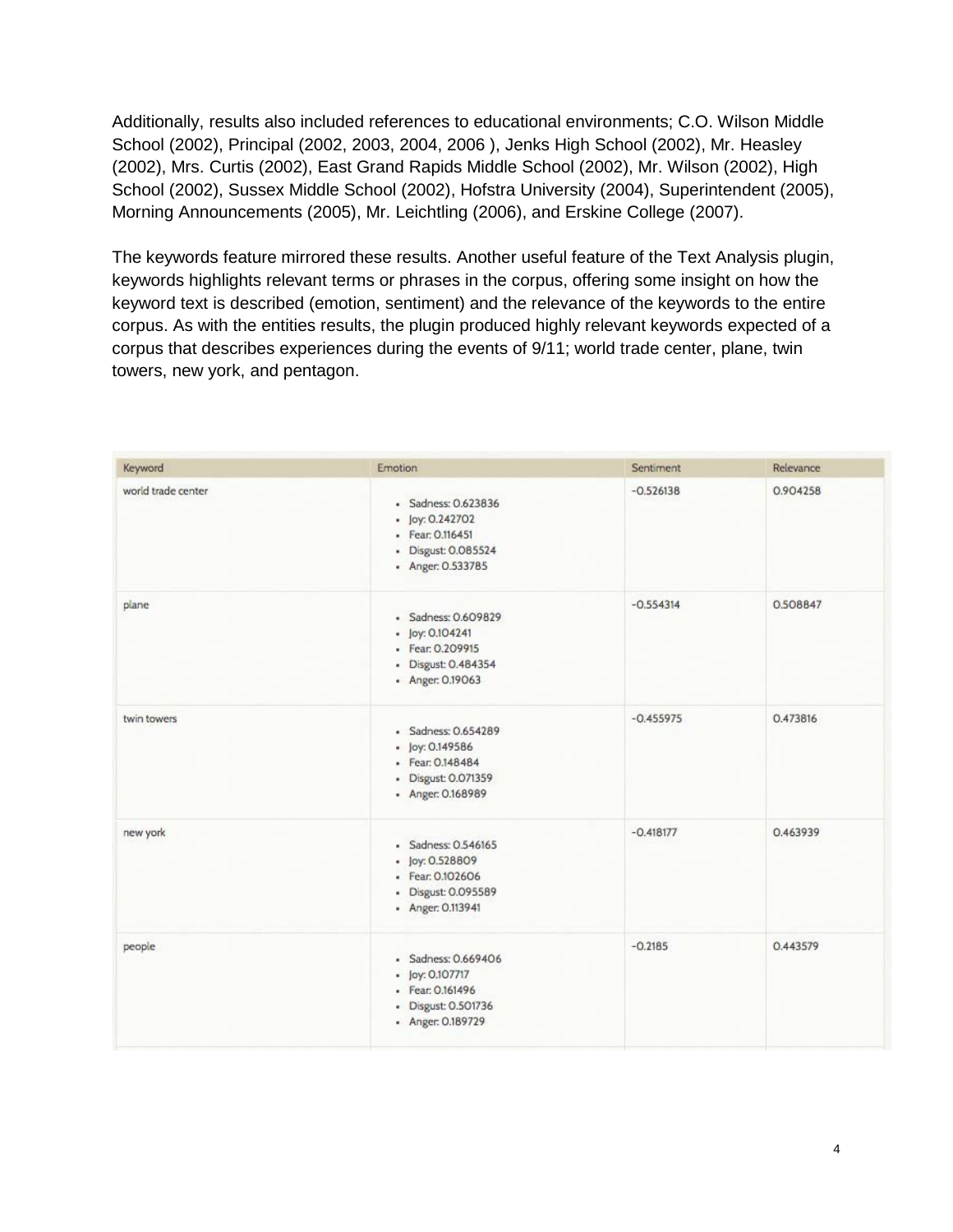The results of the keywords analysis also reinforced the observation made about entities in the corpus (see extracted results in the chart below). Again, the tool surfaced terms pertaining to news sources and news formats.

| 2002 | tv (relevance .6)<br>news (.59)<br>radio (.44<br>little portable radio (.38)<br>television (.38)                                                                                     |
|------|--------------------------------------------------------------------------------------------------------------------------------------------------------------------------------------|
| 2003 | news (.42)<br>tv (.39)<br>phone (.34)<br>radio (.34)<br>fake news reports (.33)<br>cable TV feed (.33)<br>cell phone rang (.33)                                                      |
| 2004 | news (.49)<br>tv (.46)                                                                                                                                                               |
| 2005 | news (.46)<br>tv (.44)<br>TV station (.38)<br>TV news reports (.38)<br>television (.37)<br>news people (.37)<br>TV stations (.36)<br>big TV screens (.36)<br>local TV stations (.35) |
| 2006 | news (.45)<br>local television news (.37)<br>Sesame Street (.36)<br>local news anchors (.36)<br>horrible news (.36)<br>tv (.36)<br>radio (.36)                                       |
| 2007 | phone ring (.74)<br>Tom Brokaw (.72)<br>TV watching (.71)<br>ABC news (.70)<br>TV screen (.7)<br>replay (.54)                                                                        |

Text Analysis plugin also analyzed these texts for the categories and concepts features. The results from these features mirrored the findings of entities and keywords. In both cases, education and media emerged from the corpus as significant across the texts.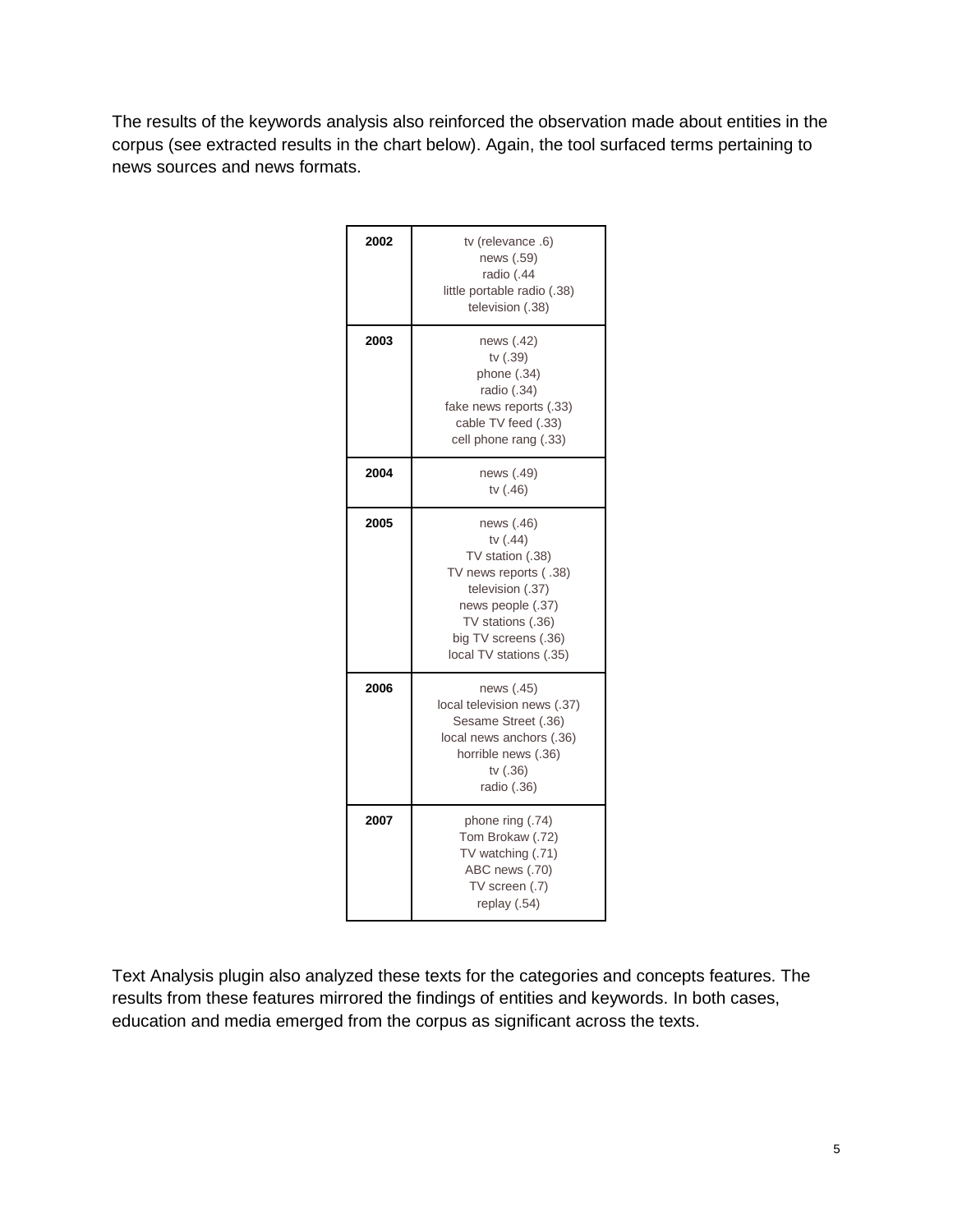The Categories feature of Text Analysis categorizes the text using a five-level classification hierarchy. The tool evaluates the text content and assigns a category that is relevant to the subject matter described in the corpus.

| <b>Entities</b><br>Keywords<br>Categories<br>Overview<br>Concepts                                                                                                                                         |          |
|-----------------------------------------------------------------------------------------------------------------------------------------------------------------------------------------------------------|----------|
| Categories                                                                                                                                                                                                |          |
| Categorize the text using a five-level classification hierarchy.                                                                                                                                          |          |
| Glossary                                                                                                                                                                                                  |          |
|                                                                                                                                                                                                           |          |
| Category label. Forward slashes separate category hierarchy levels.<br>Categorization score ranging from 0 to 1. A 0 means it's not confident in the categorization, and a 1 means it's highly confident. |          |
| Label                                                                                                                                                                                                     | Score    |
| /education/school                                                                                                                                                                                         | 0.582805 |
|                                                                                                                                                                                                           | 0.419976 |
| Label<br>Score<br>/art and entertainment/movies and ty/television<br>/art and entertainment/radio                                                                                                         | 0.302997 |

Combining the results of the category text analysis into a single table reveals the trends in contributor's texts.

| Label                                                           | 2002     | 2003     | 2004 | 2005     | 2006     | 2007     |
|-----------------------------------------------------------------|----------|----------|------|----------|----------|----------|
| /education/school                                               | 0.582805 | 0.55159  |      | 0.490977 | 0.38203  |          |
| /art and entertainment/movies and<br>tv/television              | 0.419976 | 0.382951 |      | 0.399888 | 0.398203 | 0.427089 |
| /art and entertainment/movies and ty/movies                     |          |          |      | 0.396735 |          |          |
| /art and entertainment/radio                                    | 0.302997 |          |      |          |          |          |
| /law, govt and politics/espionage and<br>intelligence/terrorism |          | 0.338887 |      |          |          |          |
| /society/unrest and war                                         |          |          |      |          | 0.561007 |          |
| /family and parenting/children                                  |          |          |      |          |          | 0.405218 |
| /sports/walking                                                 |          |          |      |          |          | 0.358636 |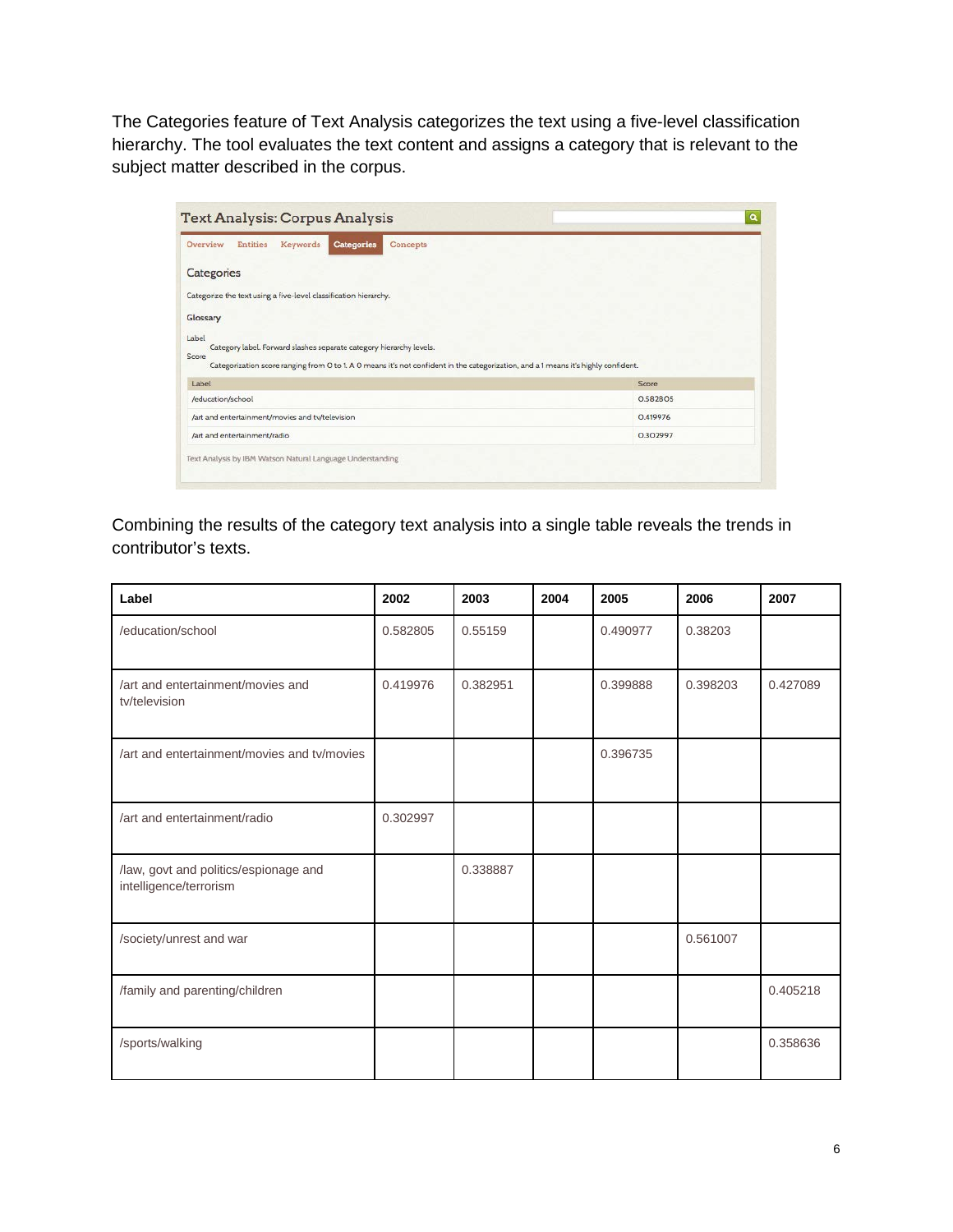In the chart above, each of the categories from 2002-2007 is organized by year with the categorization score. In this case 0 means it is not confident, 1 means that it is confident. Note that the analysis does not produce confident results. Again, this is largely a result of the varied nature of submissions. However, as the table demonstrates, across time the submitted texts were categorized as containing subject matter relating to education and media. These findings reinforce the entities and keywords results.

Finally, the concepts feature of the Text Analysis plugin identifies high-level concepts not necessarily directly referenced in the text. In this case, the analysis appropriately identified that the corpus included indirect reference to the World Trade Center and the September 11 attacks.

| Overview<br><b>Entities</b><br>Keywords<br>Categories<br><b>Concepts</b>                                                                                             |           |
|----------------------------------------------------------------------------------------------------------------------------------------------------------------------|-----------|
| <b>General Concepts</b>                                                                                                                                              |           |
| Identify high-level concepts that aren't necessarily directly referenced in the text.                                                                                |           |
| Glossary                                                                                                                                                             |           |
| Concept<br>Name of the concept<br>Relevance<br>Relevance score for the concept ranging from O to 1. A O means it's not relevant, and a 1 means it's highly relevant. |           |
| Concept                                                                                                                                                              | Relevance |
| World Trade Center                                                                                                                                                   | 0.958409  |
|                                                                                                                                                                      |           |
|                                                                                                                                                                      | 0.540865  |
|                                                                                                                                                                      | 0.33737   |
| September 11 attacks<br>High school<br>Television                                                                                                                    | 0.295509  |
|                                                                                                                                                                      | 0.281996  |
| <b>Twin Towers</b><br>The Two Towers                                                                                                                                 | 0.241463  |
| Twin towers                                                                                                                                                          | 0.236078  |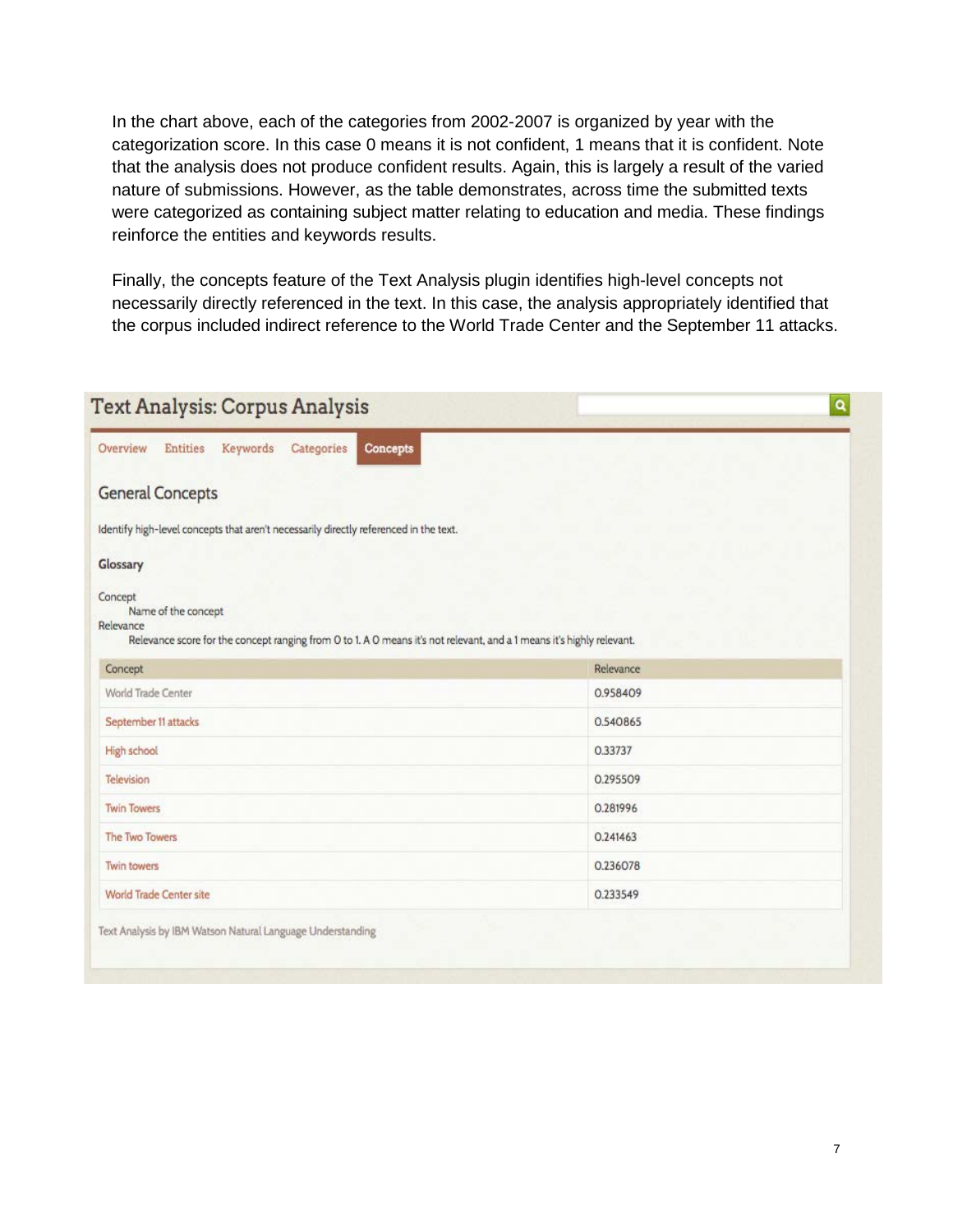Looking across the results (from 2002-2207), the following table provides a comparison of all of the concepts identified in the corpora.

| Concept                            | 2002     | 2003     | 2004     | 2005     | 2006     | 2007     |
|------------------------------------|----------|----------|----------|----------|----------|----------|
| World Trade Center                 | 0.958409 | 0.960324 | 0.96008  | 0.979958 | 0.941157 | 0.919261 |
| September 11 attacks               | 0.540865 | 0.45329  | 0.643233 | 0.455474 | 0.948345 | 0.909722 |
| <b>American Airlines Flight 11</b> |          | 0.264269 | 0.349613 | 0.308315 | 0.580091 |          |
| <b>Twin Towers</b>                 | 0.281996 | 0.192269 | 0.290345 | 0.42366  |          |          |
| <b>Empire State Building</b>       |          | 0.297824 | 0.323137 |          |          |          |
| Television                         | 0.295509 |          | 0.363279 | 0.288862 |          |          |
| Windows on the World               |          | 0.257187 |          |          | 0.67416  |          |
| The Two Towers                     | 0.241463 |          |          | 0.353833 |          |          |
| Twin towers                        | 0.236078 |          |          | 0.332905 |          |          |
| The Pentagon                       |          |          |          |          | 0.679224 | 0.785897 |
| High school                        | 0.33737  |          |          |          |          |          |
| World Trade Center site            | 0.233549 |          |          |          |          |          |
| Keefe, Bruyette & Woods            |          | 0.231415 |          |          |          |          |
| Minoru Yamasaki                    |          | 0.201367 |          |          |          |          |
| What's Going On                    |          |          | 0.373345 |          |          |          |
| Marvin Gaye                        |          |          | 0.357993 |          |          |          |
| plane                              |          |          |          | 0.278373 |          |          |
| World War II                       |          |          |          |          | 0.739047 |          |
| World War I                        |          |          |          |          | 0.706687 |          |
| Lehman Brothers                    |          |          |          |          | 0.556777 |          |
| <b>Attack</b>                      |          |          |          |          |          | 0.724333 |
| Mind                               |          |          |          |          |          | 0.705025 |
| English-language films             |          |          |          |          |          | 0.678803 |
| Attack!                            |          |          |          |          |          | 0.673933 |
| Tom Brokaw                         |          |          |          |          |          | 0.574268 |

Among the concepts identified by the plugin was "Television" and "High School." Though the relevance scores are low (between .28 and .36), it does suggest, along with the other findings,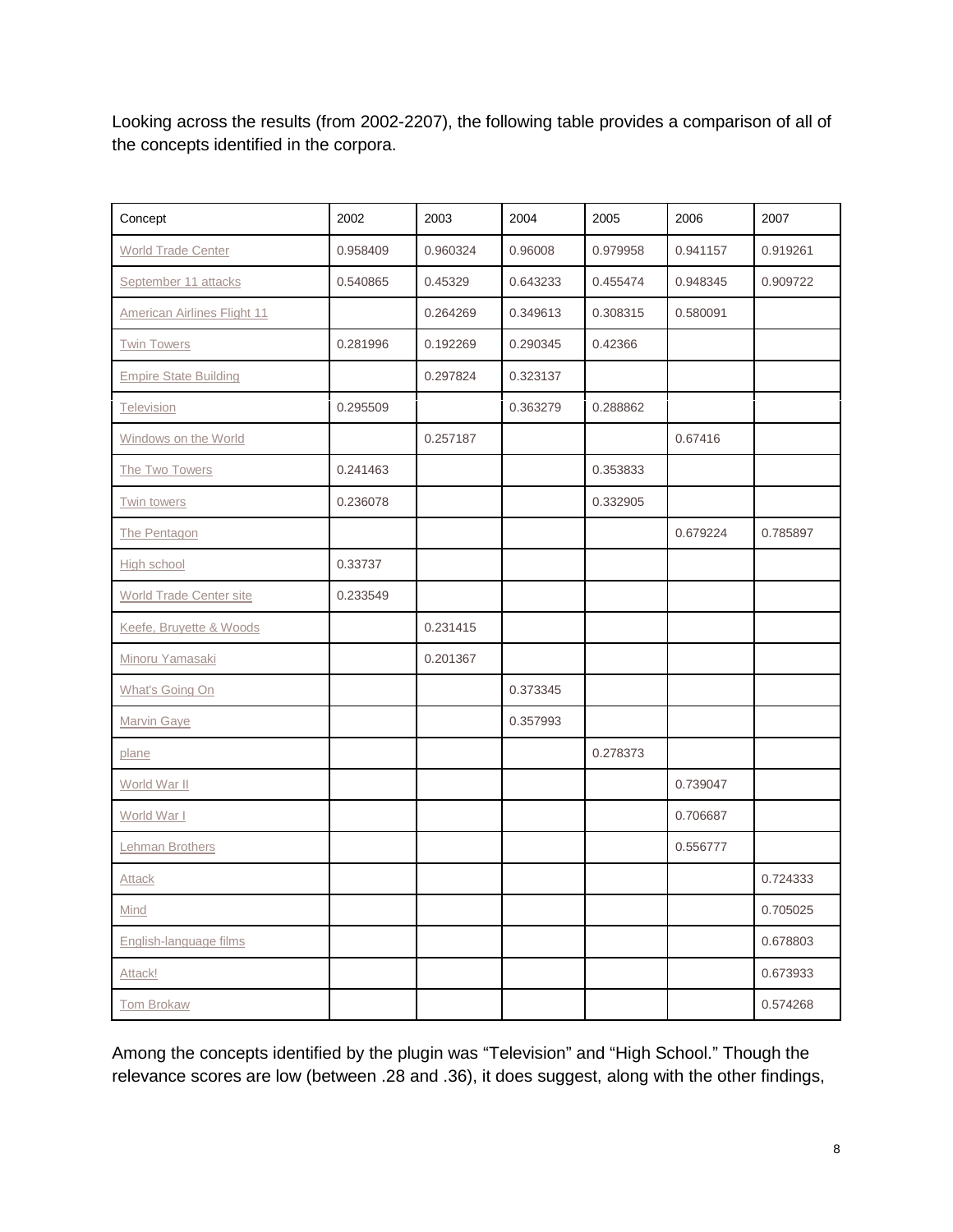that it would be worthwhile to further explore media and education as contexts for how contributors experienced the events of 9/11.

The features of the Text Analysis plugin are useful for distantly reading a corpus. In this case they provide an overview of the content included in descriptions of contributor's experiences of 9/11. Of course, this overview should be interpreted and contextualized. First, the 7,420 texts included in the collection vary in length and number per year. This fact should be considered as results like relevance scores are evaluated. Similarly, the collection included submissions from contributors with different writing styles, who may have used different language to refer to similar experiences. For instance, a close reading of texts may collapse phrases like "twin towers," "two towers," "world trade center," "WTC," and "Trade Center" into a single entity, referring to the two World Trade Center Towers struck by airplanes during the events of 9/11. The text analysis tool, however, maintains these as distinct entities.

The emergence of news/media and educational contexts in these results is useful. They offer some insight into how and where contributors experienced the events of 9/11. Though the results don't definitively suggest that news media was the primary way people experienced the events of 9/11, they do surface that these subjects were included in descriptions provided. Close reading would be useful in further exploring these findings and investigating how media shaped these experiences.

Overall the results of the Text Analysis plugin directed my inquiry into the *Archive*. I was curious to explore the ways in which users described their experiences on 9/11. The features of this plugin reinforced that most of these experiences focused on the events and locations associated with the tragedy. These results also encouraged me to think about how news media (both print and television) may have shaped or contributed to the experience of that day.

### **Using a Corpus with the Ngram plugin**

The Ngram plugin offers another way to look across the contents the *September 11 Digital Archive*. Much like the Text Analysis plugin, users must first create and validate a corpus that draws on a particular Text Element and organizes results according to a search query, number sequence, and range. I used the corpus created from the *September 11: Bearing Witness to History: Stories Submitted Online* collection, which was created and validated in an earlier step.

The Ngram plugin utilizes text analysis to process the content of a large pool of texts. The text is evaluated and broken down into items, known as n-grams. Ngrams are items of speech, like words or phrases. For this plugin, the base item is a word, but in some ngram tools n-grams can focus on smaller units of language like syllables. The Ngram plugin evaluates the items in a corpus and produces information about them, like graphs, counts, and frequencies.

Users must select to create unigrams, bigrams, or trigrams. Unigrams are ngrams that organize and compare single items, like "car" and "flower." Bigrams are ngrams that evaluates pairs of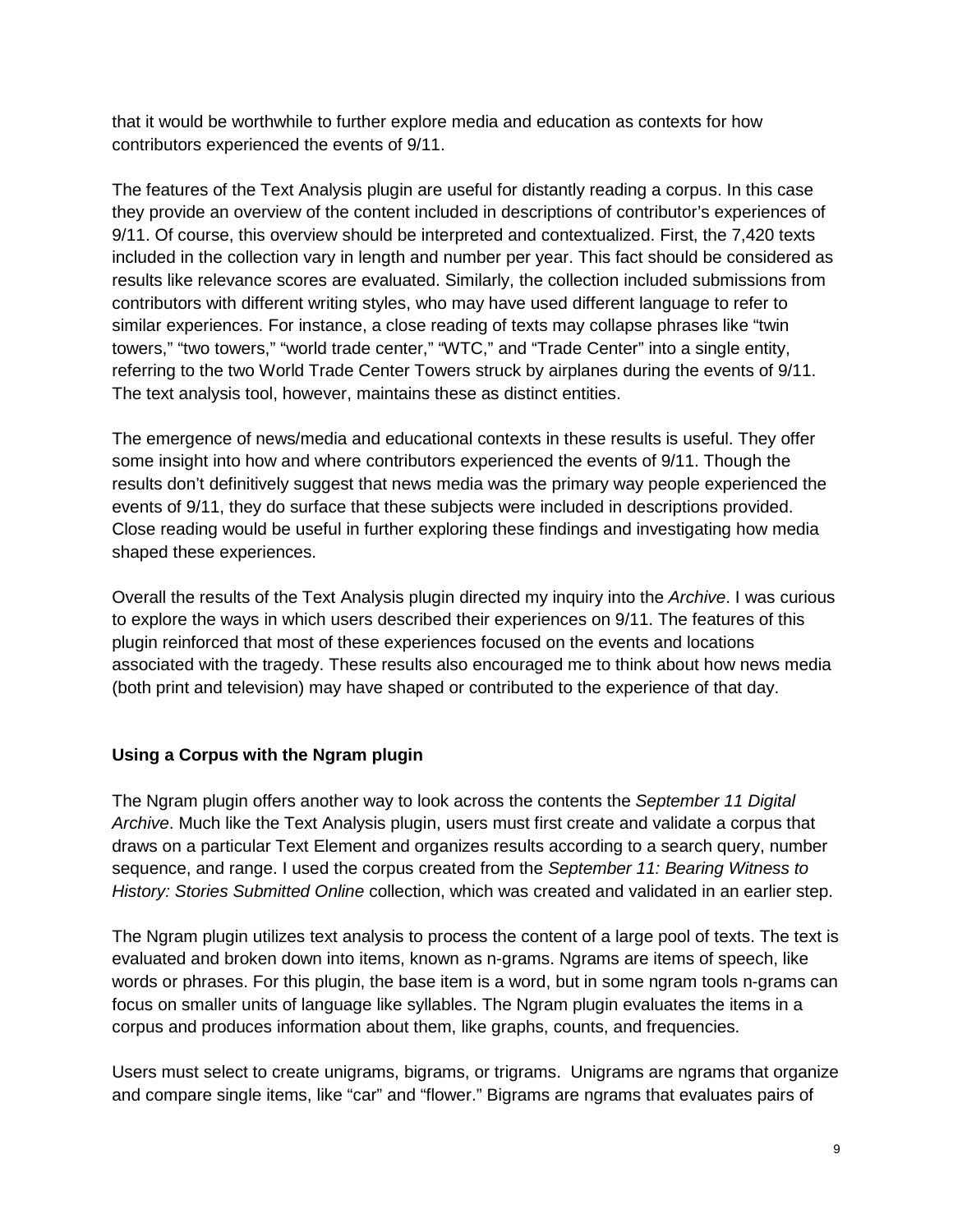words, like "the car" or "pretty flower." Trigrams organize corpus results by groups of three words, like "the car drives" or "a pretty flower."

The process of creating ngrams may be time intensive and may only be initiated after a corpus has been validated. There are two options for exploring these results; ngram search and ngram frequencies.

#### **Ngram Search**

The ngram search allows users to search the corpus for phrases according to a sequence. In this case, the sequence element was the date that contributors added to the collection, producing a graph of language frequency over time. With this plugin, users can choose to evaluate the frequency of a particular word or words in the entire corpus on a numeric scale.

Passing a word or phrase for a sequence of time (within the span defined in the corpus) provides users with an opportunity to explore how language or ideas may have changed over time by comparing the frequency of their usage. These results are contingent on whether unigrams, bigrams, and trigrams have been generated for the corpus.

Utilizing the information gleaned from the Text Analysis process, I produced a unigram graph that explored the frequency with which contributions referenced media technologies in their experiences. Were there changes in the ways that contributors referred to media technologies in their descriptions of 9/11 experience?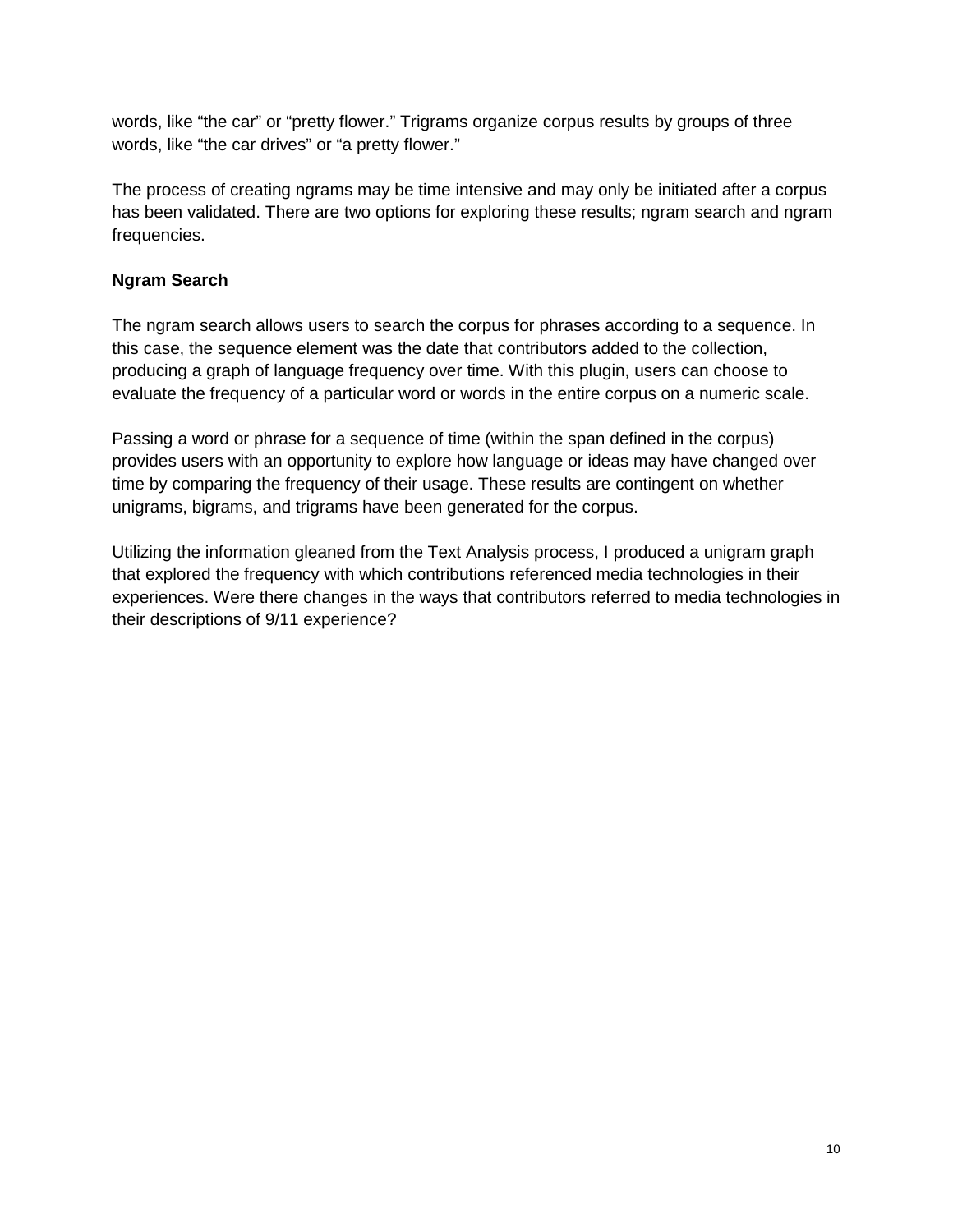

#### Search corpus "September 11: Bearing Witness to History: Stories Submitted Online"

Passing the terms, "tv," "t.v.," "television," "radio," "reporter," and "news," produced a graph that confirmed that references to media technologies occurred consistently across the corpus, and with relative frequency. The results also suggested to me that while language usage across the period varied, "tv" was used more consistently over the corpus. References to television and radio were less frequent. Users across the corpus did not utilize the phrase "reporters" frequently across the corpus.

1,266,489

1,259,408

 $\mathbf{Z}$ 

 $\overline{3}$ 

Using this insight, I generated a new corpus. Much like the initial effort, I configured the Ngram plugin to run on "NMAH Story:Story," the appropriate text element for the *September 11: Bearing Witness to History: Stories Submitted Online* collection. Then, I refined the item pool by defining a search query ("tv"), sequence element (date entered), sequence type (date by year), and sequence range (2001-2007). After completing that process, my corpus of 7,420 items was reduced to 2,498 items that specifically discussed the experience of watching tv.

371,171 773,795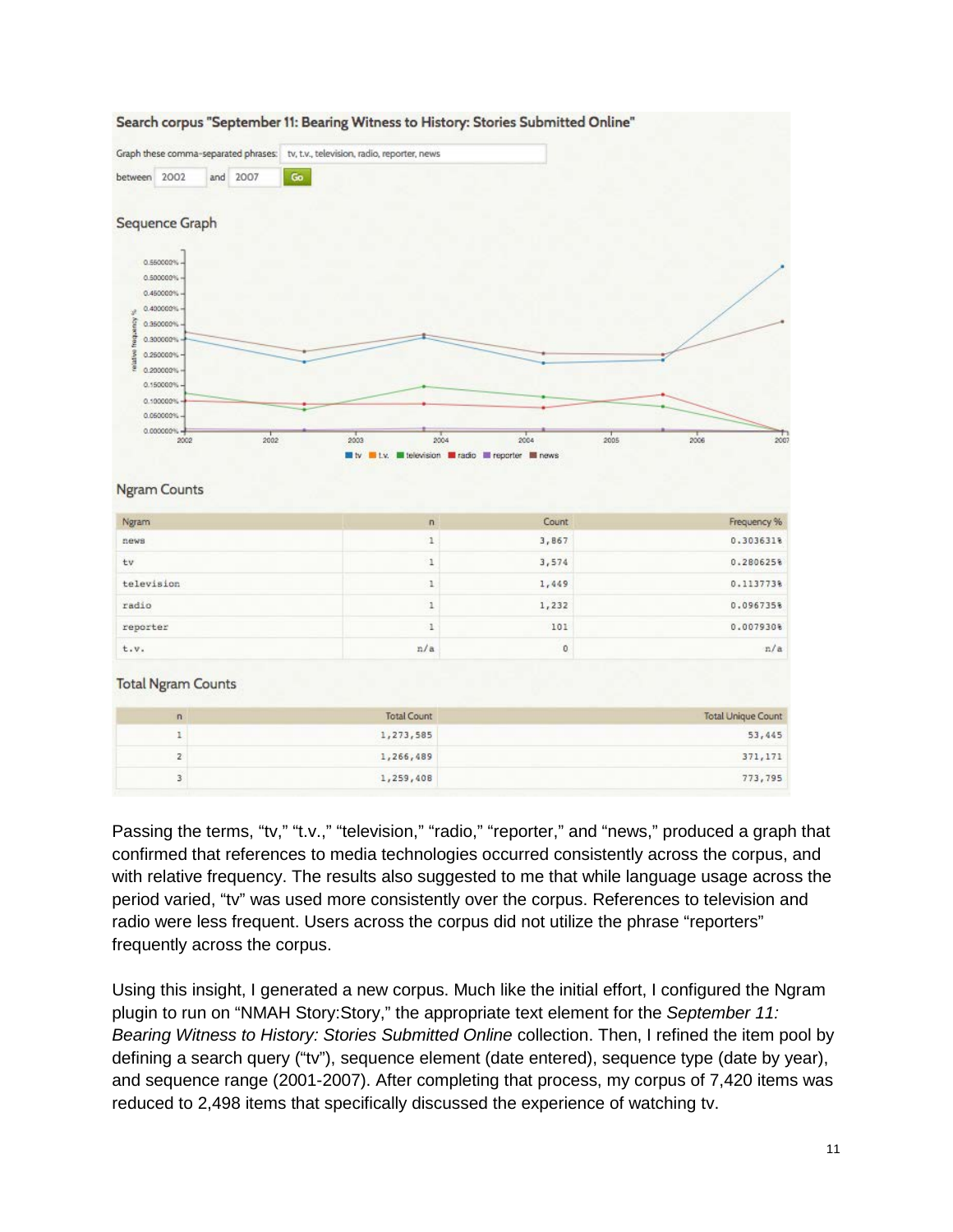I validated my item pool and generated unigrams, bigrams, and trigrams. The resulting Ngram Search provided an opportunity to look across the language of contributors who discussed a mediated experience of 9/11.

|                    |                                                                                                                          |     |      | Graph these comma-separated phrases: news, class, school, home, teacher |             |                    |                              |      |                           |
|--------------------|--------------------------------------------------------------------------------------------------------------------------|-----|------|-------------------------------------------------------------------------|-------------|--------------------|------------------------------|------|---------------------------|
| between 2002       |                                                                                                                          | and | 2007 | Go                                                                      |             |                    |                              |      |                           |
| wished frequency % | Sequence Graph<br>0.350000%<br>0.300000%<br>0.250000%<br>0.200000%<br>0.150000%<br>0.100000%<br>0.050000%<br>0.000000% - |     | 2002 |                                                                         | 2003        | 2004               | 2004                         | 2005 | 2007<br>2006              |
|                    | 2002<br><b>Ngram Counts</b>                                                                                              |     |      |                                                                         | news        |                    | class school home is teacher |      |                           |
| Ngram              |                                                                                                                          |     |      |                                                                         | 'n          |                    | Count                        |      | Frequency %               |
| school             |                                                                                                                          |     |      |                                                                         | $\mathbf 1$ |                    | 1,958                        |      | 0.324980%                 |
| home               |                                                                                                                          |     |      |                                                                         | $\,$ 1      |                    | 1,756                        |      | 0.291453%                 |
| news               |                                                                                                                          |     |      |                                                                         | $\mathbf 1$ |                    | 1,572                        |      | 0.260914%                 |
| class              |                                                                                                                          |     |      |                                                                         | $\mathbf 1$ |                    | 1,259                        |      | 0.208963%                 |
| teacher            |                                                                                                                          |     |      |                                                                         | ı           |                    | 810                          |      | 0.134440%                 |
|                    | <b>Total Ngram Counts</b>                                                                                                |     |      |                                                                         |             |                    |                              |      |                           |
|                    | $\overline{\mathsf{n}}$                                                                                                  |     |      |                                                                         |             | <b>Total Count</b> |                              |      | <b>Total Unique Count</b> |
|                    | $\mathbf{1}$                                                                                                             |     |      |                                                                         |             | 602,498            |                              |      | 35,224                    |
|                    | $\overline{2}$                                                                                                           |     |      |                                                                         |             | 600,008            |                              |      | 218,694                   |
|                    | 3                                                                                                                        |     |      |                                                                         |             | 597,523            |                              |      | 414,006                   |

### **Ngram Frequencies**

The Ngram Frequencies are another way to engage with the content of the corpus. As with the Ngram Search, the results are contingent on whether unigrams, bigrams, and trigrams have been generated for the corpus. While the Ngram Search feature allows users to pass particular phrases (ngrams) and graph their results, the Ngram Frequencies identifies the total number and unique number of unigrams, bigrams, or trigrams, and provides this information in order of total count and frequency.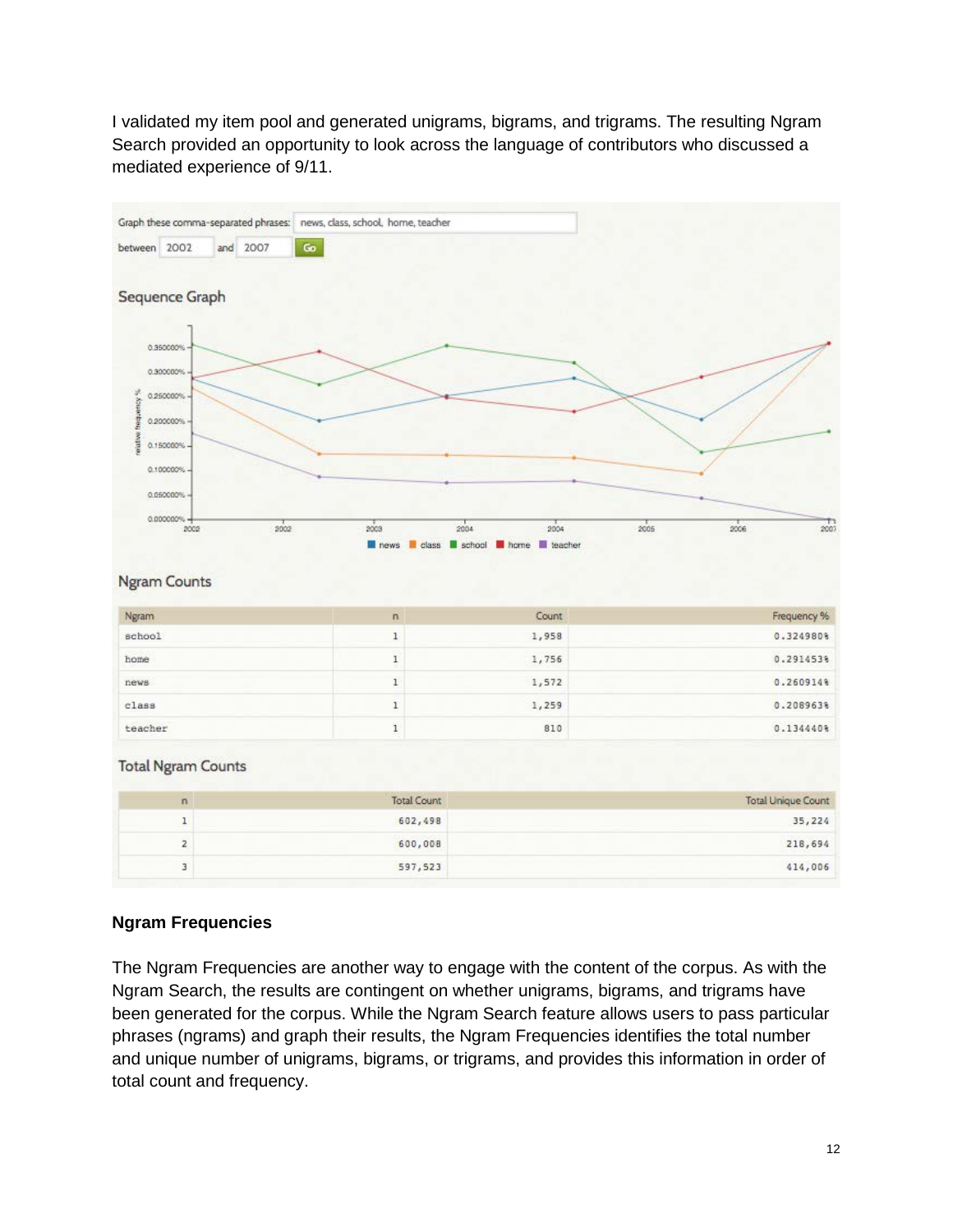| <b>Corpus Viewer</b><br><br>Back to corpus                           |                                                                                       | $\mathbf{a}$ |
|----------------------------------------------------------------------|---------------------------------------------------------------------------------------|--------------|
| O Unigrams @ Bigrams @ Trigrams Go<br>Display this many 100          | Ngrams in corpus "September 11: Bearing Witness to History: Stories Submitted Online" |              |
| This corpus has 1,266,489 total bigrams with 371,171 unique bigrams. |                                                                                       |              |
| Ngram                                                                | <b>Total Count</b>                                                                    | Frequency %  |
| i was                                                                | 10,506                                                                                | 0.829537%    |
| of the                                                               | 7,463                                                                                 | 0.589267%    |
| it was                                                               | 6,279                                                                                 | 0.495780%    |
| on the                                                               | 6,127                                                                                 | 0.483778%    |
| in the                                                               | 5,274                                                                                 | 0.4164278    |
| to the                                                               | 3,991                                                                                 | 0.315123%    |
| and i                                                                | 3,959                                                                                 | 0.312596%    |
| when i                                                               | 3,441                                                                                 | 0.271696%    |
| the world                                                            | 2,878                                                                                 | 0.2272428    |
| the news                                                             | 2,805                                                                                 | 0.221478%    |
| at the                                                               | 2,751                                                                                 | 0.217215%    |
| was in                                                               | 2,708                                                                                 | 0.213819%    |
| i had                                                                | 2,577                                                                                 | 0.203476%    |

On the Ngram Frequencies page users can choose whether they would like to view the frequency results for unigrams, bigrams or trigrams, as well as the number of results they would like to display. The results page returns information about the corpus depending on the information passed. For instance, in order to get an overview of the corpus, I chose to display 100 bigrams. The return included, the number of total bigrams (1,266,489) in the corpus as well as the number of unique bigrams in the corpus (371,171).

Users should note that stopwords are not stripped out of the corpus. In this case, this meant that much of the results included the most common words, like a, the, to, and, of.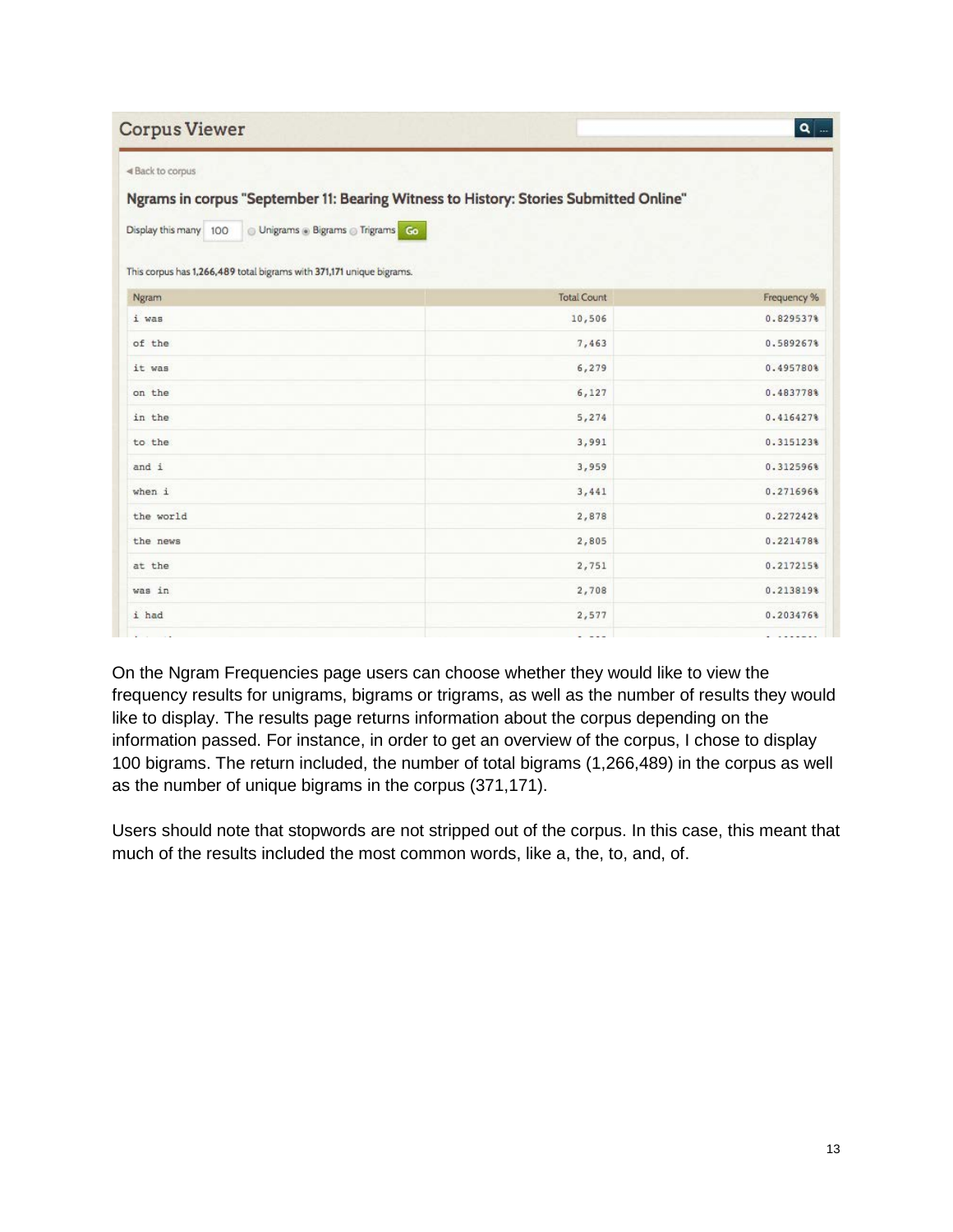#### Ngrams in corpus "September 11: Bearing Witness to History: Stories Submitted Online"

Display this many 10 @ Unigrams @ Bigrams @ Trigrams Go

This corpus has 1,273,585 total unigrams with 53,445 unique unigrams.

| Ngram        | <b>Total Count</b> | Frequency % |
|--------------|--------------------|-------------|
| the          | 74,817             | 5.874520%   |
| $\mathtt{i}$ | 55,827             | 4.3834538   |
| and          | 39,887             | 3.131868%   |
| to           | 34,958             | 2.744850%   |
| was          | 34,504             | 2.709203%   |
| of           | 23,650             | 1.856963%   |
| in           | 23, 171            | 1.819352%   |
| $\mathbf{a}$ | 22,597             | 1.774283%   |
| that         | 21,791             | 1.7109978   |
| my           | 21,767             | 1.7091128   |

The results of the Ngram Frequencies feature are useful for looking across the corpus text to answer questions. For instance, comparing the use of pronouns, these results suggest that contributors were much more likely to use first-person in their descriptions of their experiences of 9/11.

|    | 55,827<br>and the company of the company | 4.3834539 |
|----|------------------------------------------|-----------|
| we | 13,740                                   | 1.078844% |

Users were nearly four times more likely to use "I" than "we." This finding is likely due to the collection method, which instructed contributors to reflect on their personal experiences. But this conveys information about the texts that would otherwise be gleaned by close reading. It confirms that users are describing their own experiences in the corpus.

Drawing on the result of the Text Analysis described above, language used to describe the context of experiences can also be located in the results of the Ngram Frequencies. Encouraged by the Text Analysis results described earlier, I also examined the frequency of language referring to media sources and education. As expected, these subjects were referred to frequently across the corpus.

| school | 5,002 | 0.392750% |
|--------|-------|-----------|
| news   | 3,867 | 0.303631% |
|        |       |           |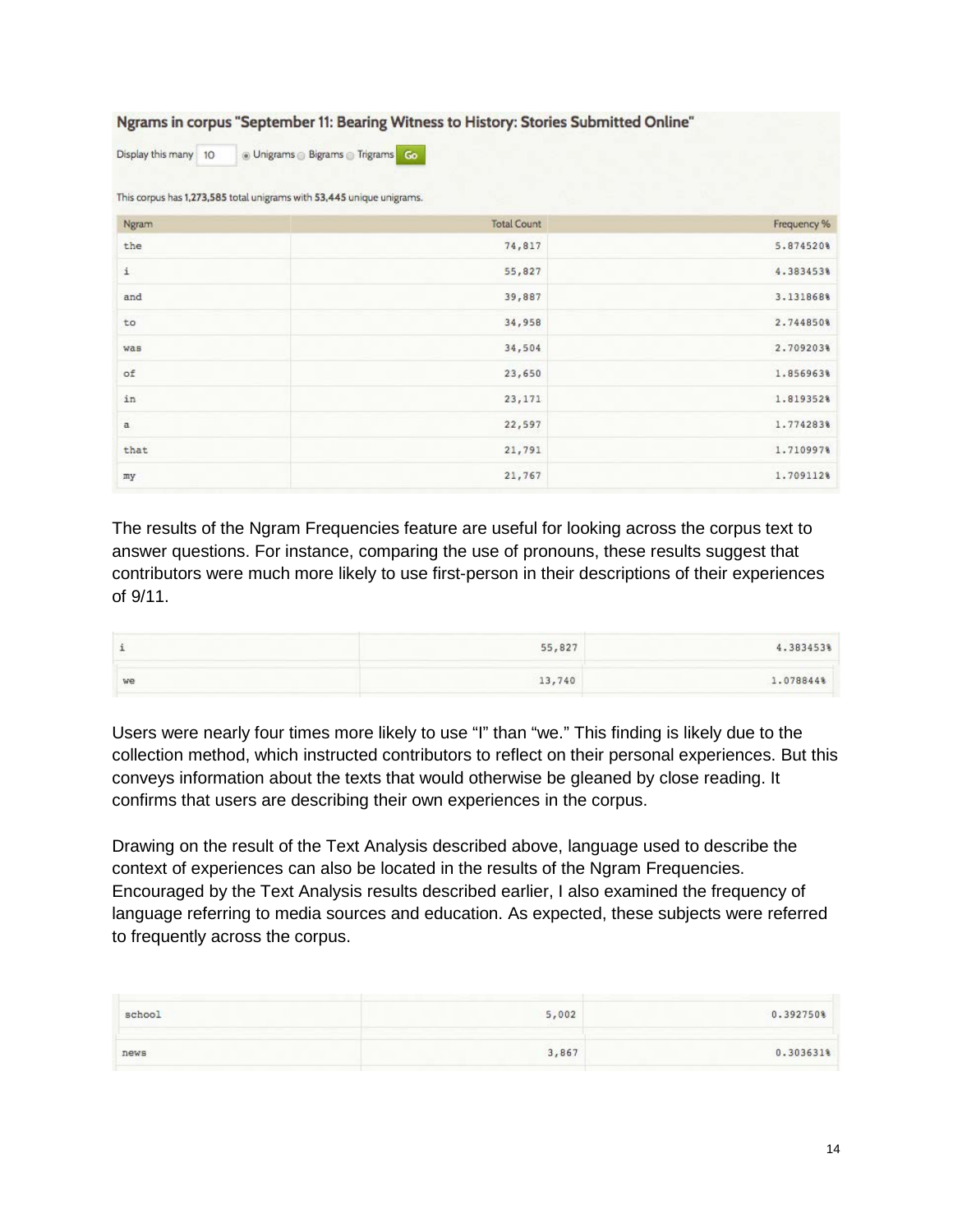Looking at trigrams, which offer context to the use of phrases to describe the experiences of 9/11, educational contexts are not among the trigrams with the highest frequencies.

| Display this many 50 Unigrams Bigrams + Trigrams Co                    |                    |             |
|------------------------------------------------------------------------|--------------------|-------------|
|                                                                        |                    |             |
| This corpus has 1,259,408 total trigrams with 773,795 unique trigrams. |                    |             |
| Ngram                                                                  | <b>Total Count</b> | Frequency % |
| the world trade                                                        | 2,194              | 0.1742098   |
| i was in                                                               | 2,065              | 0.163966%   |
| world trade center                                                     | 1,869              | 0.1484038   |
| the twin towers                                                        | 1,246              | 0.098935%   |
| one of the                                                             | 1,128              | 0.0895668   |
| turned on the                                                          | 1,117              | 0.088692%   |
| it was a                                                               | 1,094              | 0.086866%   |
| was going on                                                           | 912                | 0.0724158   |
| what was going                                                         | 906                | 0.0719398   |
| on the ty                                                              | 893                | 0.070906%   |

Media technologies, like news, tv, and radio, however were among the trigrams with the highest frequencies in the results.

The results of the Ngram plugin offered avenues for further exploration in the archive. The Ngram Viewer provides an overview of how language was used across the corpus, offering insights that help to streamline search process and locate items for close reading. Similarly, ngram frequencies offered new ways to explore the entire corpus answering questions about the types of descriptions submitted and revealing insights about contributors themselves.

### **Conclusion**

As Paul Arthur writes in his article "Trauma Online: Public Exposure of Personal Grief and [Suffering",](http://journals.sagepub.com/doi/abs/10.1177/1534765609350781) "These personal narratives serve to demonstrate that these two ways of remembering traumatic events - the collective and the individual - have traditionally been poles apart and often contradictory… In this case, one is a national narrative with the primary aim of mythologizing and nation building by generating and consolidating a unified public vision of events and people, whereas the other is the fragmentary, individualized, and messy form of autobiography." Moving between close and distant readings of the submissions of the *September 11 Digital Archive* is about moving between the individual and the collective experience of 9/11.

The Text Analysis and Ngram plugins made it possible to look across a collection of thousands of submissions and to gain insight on experience of 9/11. The results of this analysis offered a distant reading of the mediated experience of contributors, raising questions about context and